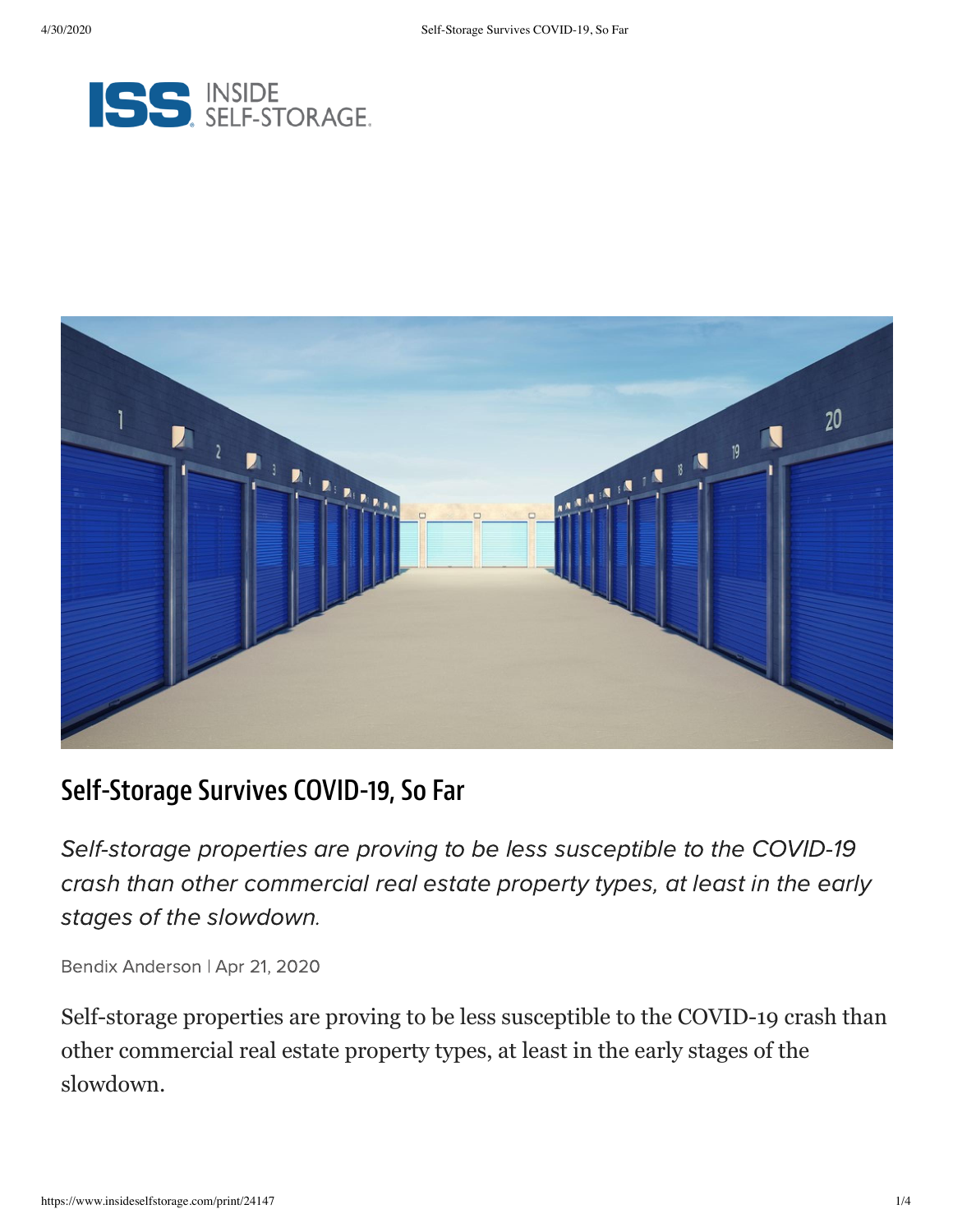## 4/30/2020 Self-Storage Survives COVID-19, So Far

"We appear to be net positive," says Nick Walker, executive vice president in the self storage advisory group for CBRE. "When the dust settles on this crisis and we look back, I expect self storage to again be one of the best performing asset classes."

Demand for self-storage properties [has stayed relatively strong](https://www.nreionline.com/investment/cres-potential-winners-and-losers-virus-hit-world) —and is likely to stay strong, even if the U.S. economy is slow to recover from months of mandatory social distancing to slow the spread of the virus. New self-storage properties that had been scheduled to open are now likely to be delayed, reducing competition for customers. At the same, the economic chaos caused by the coronavirus may create new customers who need to rent space at self-storage properties as a result of tumult elsewhere.

"Storage is precipitated by lifestyle events," says Steven D. Weinstock, first vice president and national director of the national land group and national self-storage group in Marcus & Millichap's Chicago Oak Brook office. As millions people file for unemployment, the crisis has already changed many lives.

In fact, demand for self-storage properties was higher than usual in March, even as much of the U.S. economy shut down. Some activity was driven by many college students renting storage units as they packed up their dorm rooms and left campus two months earlier than usual. "April move-ins have slowed, but move-outs have slowed as well which results in higher occupancy levels," says Brian Somoza, Managing Director at JLL Capital Markets.

It's too soon for the data kept for research firms like Yardi Matrix to show these trends, the preliminary data show unusually high interest in self storage. "Storage listing searches have been up significantly since the impact of COVID-19 began in the U.S.," says Doug Ressler, manager of business intelligence for Yardi Matrix, based Santa Barbara, Calif.

Stock market investors also favors self storage. The stock prices of REITs that specialize in self storage only fell 11.11 percent from the beginning of 2020 through the middle of April. That's less than the fall in stock prices overall—the Dow Jones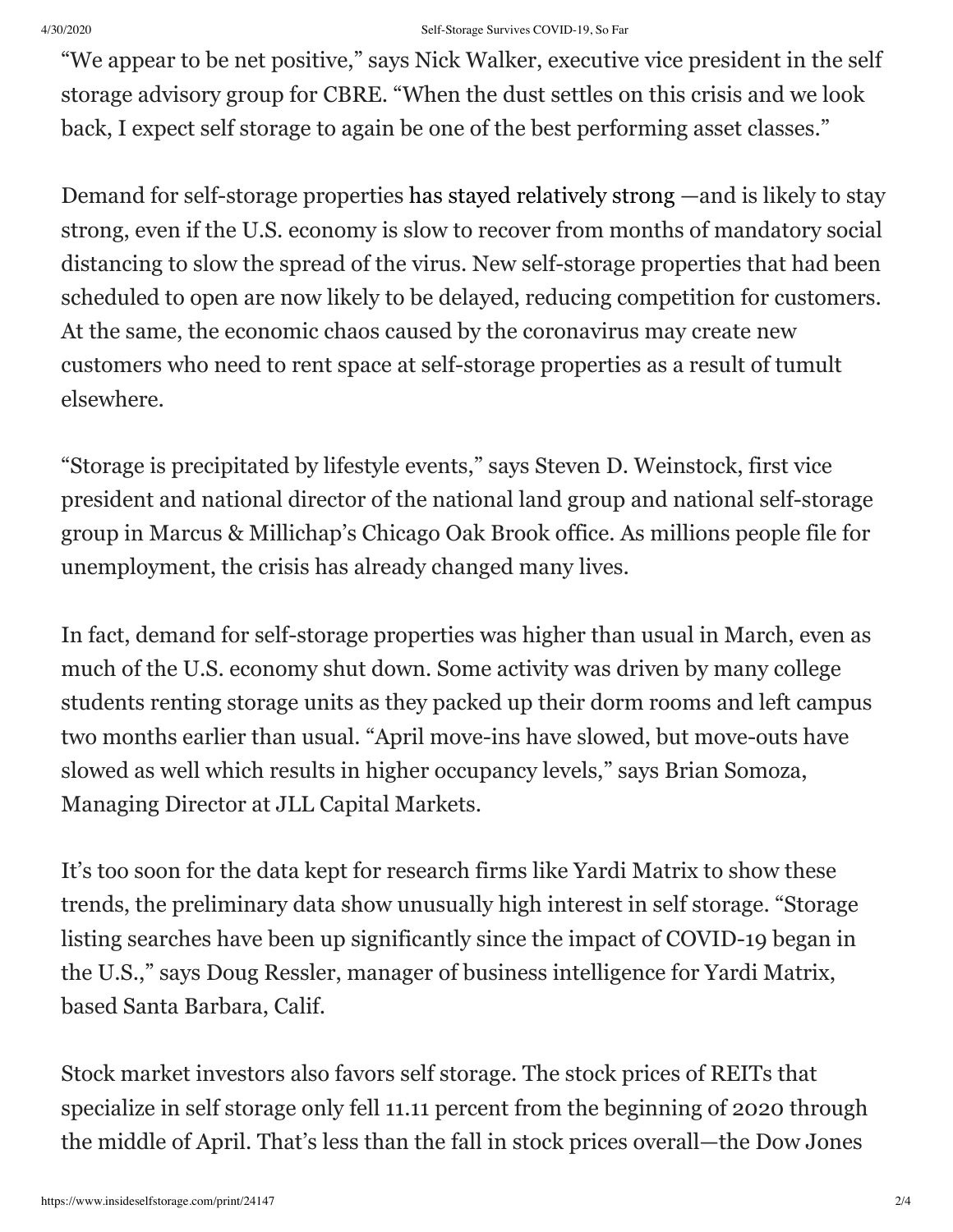Industrial Average over the same period fell 16.96 percent over the same period. And it's just a fraction of the stunning 53.69 percent fall suffered by hotel REITs, according to NAREIT.

## New properties struggle to lease units

However, some newer self-storage properties may face obstacles reaching their lease-up goals as potential customers stay home to practice social distancing and slow the spread of the virus.

"This is an especially stressful time for undercapitalized developers that came into the health crisis with underperforming lease-up properties and now face the potential loss of their busy summer leasing season," says Ryan Clark, director of investment sales for SkyView Advisors, based in Tampa, Fla.

[Even before the coronavirus spread, many self-storage properties were already under](https://www.nreionline.com/self-storage/6-trends-affecting-self-storage-development-2020) pressure . Developers had opened too many new properties in many markets. "Growth in supply had been an increasing challenge in the asset class over the previous few years," says Clark.

The competition for renters had begun to pull down average rents across the U.S., early this year. "Street rents" for 10 ft. by 10 ft., non-climate-controlled units were 1.9 percent less in February 2020 than the year before. Climate-controlled units suffered even more for from competition—their average rents fell 2.3 percent over the same period, according the most recent report from Yardi.

# Less new construction in 2020 and beyond

However, the crisis has removed one worry for self-storage properties.

"Many planned projects will not proceed, which will ultimately help supply stressed submarkets," says Clark.